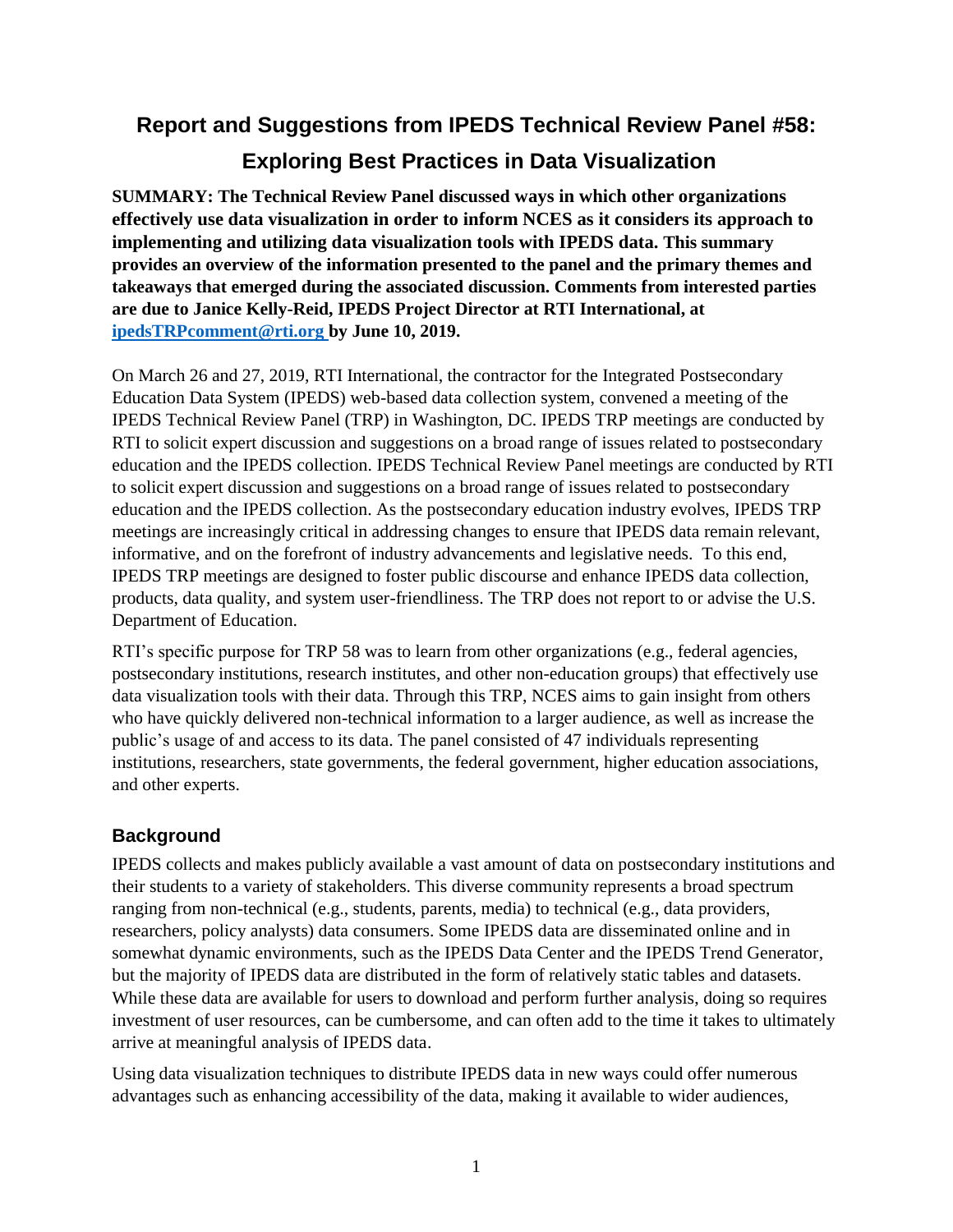facilitating new types of analyses of IPEDS data, reducing the time it takes to release data, and increasing public usage of the data.

This TRP meeting was organized into four series of short presentations delivered by representatives from various organizations including research institutes, media outlets, postsecondary institutions, higher education associations, and federal agencies. Each presenter shared his or her organization's experiences developing, implementing, and maintaining data visualization products. Following each series of presentations, the panel engaged in a moderated discussion as well as collaborative brainstorming.

## **Overview of Presentations**

**Session One.** The first presentation session included representatives from a higher education media outlet as well as a large research organization that conducts a wide variety of research in many different areas.

The Data Editor and the News Applications Developer representing the media outlet provided an overview of the scope of their work developing data tools and visualizations using IPEDS data in close collaboration with the organization's reporters and news staff. These data visualizations are designed to enhance reader engagement and also to provide tools that can assist staff in their development of news and editorial content. The presenters described a combination of manual and automated processes used to acquire, store, and prepare IPEDS data for integration into their tools, followed by an outline of the conceptual process of moving from static data to visualizations, an evolution that progresses from asking questions, defining scope and parameters, and finally creating and testing the visualizations.

A Data Scientist from the research organization then delivered a presentation detailing their work with a city police department on the development and implementation of a data visualization and analytic tool that enables real-time decision-making using 911 emergency call data. The research organization brought data science expertise while the police department provided data and law enforcement insight. The two groups collaborated closely to design a product that was user-oriented but also comprehensive enough to offer certain specific data and functionality critical to effective police department operations. Furthermore, the application was designed to offer flexibility and the ability to quickly and efficiently respond to change.

**Session Two.** Presenters in the next group included representatives from three postsecondary institutions of varying size, level, and control, including a private nonprofit institution, a large public 4-year institution, and a small community college.

The Associate Vice Provost for Institutional Research and Planning representing the private nonprofit institution described the process of transitioning her institution's university factbook from a printed resource to an interactive data visualization tool. Prior to the transition, large amounts of data were presented in table format, which made it difficult to extract useful information. The printed factbook could not provide all possible combinations of information, and examining cross-cutting concepts that spanned multiple sections of the data was especially challenging. Providing data in a dynamic, visual tool has enabled more useful analyses by allowing users to more easily extract and display relevant information and make important connections across the dataset that were not previously possible.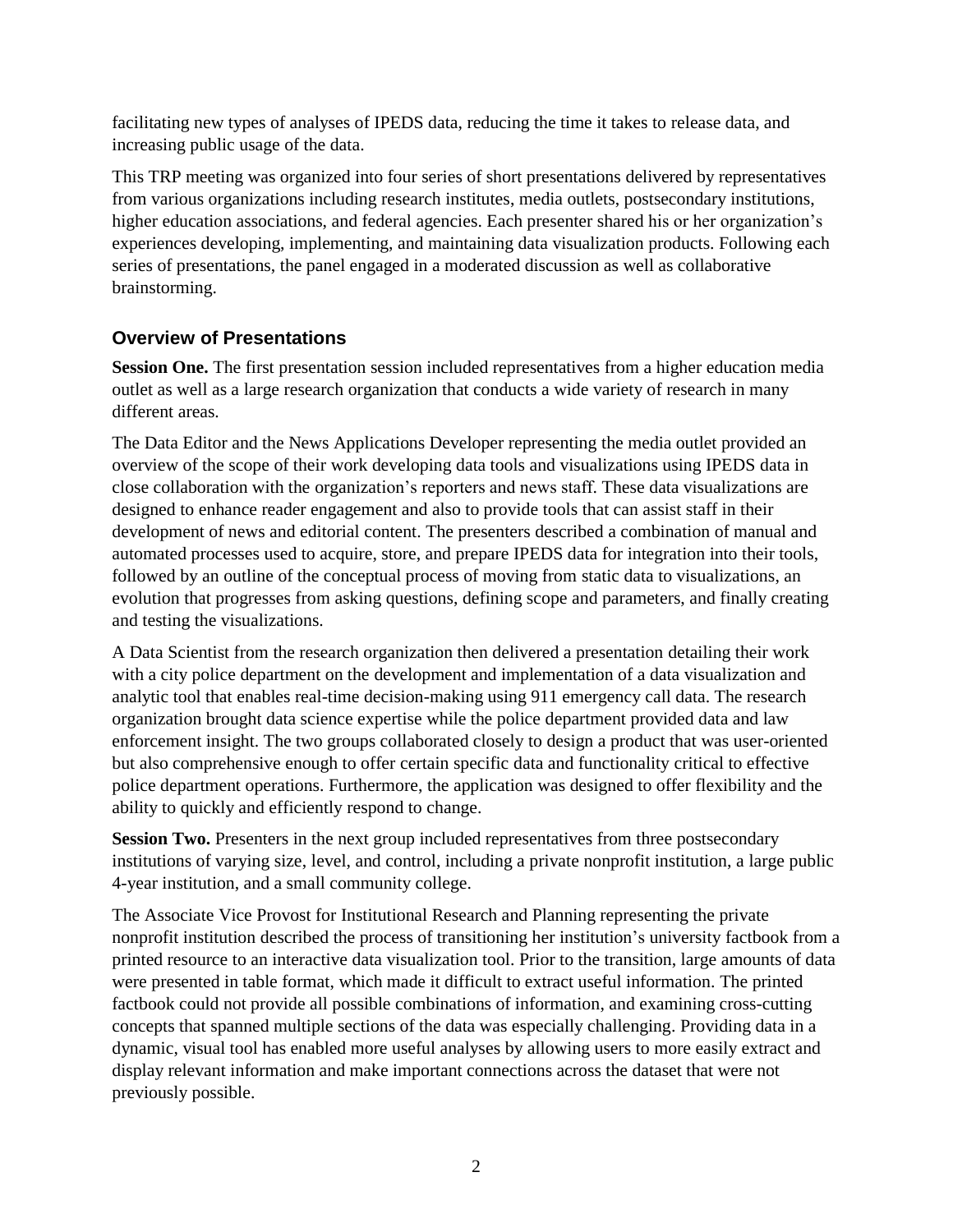Next, the Director of Institutional Research at the public 4-year institution presented an overview of the ways in which his institution uses data visualization, work which involves numerous departments and functional groups at the institution, including institutional research, academic analytics, business intelligence, and information technology. The resulting data visualizations are used for a variety of internal and public facing data products. In addition to dynamic dashboards that use IPEDS data to describe its educational mission and illustrate comparisons with peer institutions, the institution also uses data visualization extensively to present academic program review data to internal stakeholders as well as to the public. This information was formerly contained in large amounts of tabular data but has since been transitioned to a dynamic set of data visualization tools that has increased accessibility and understandability of the data.

The Vice President for Strategic Initiatives and Assessment at the small community college then described her institution's successful implementation of data visualization tools despite limited resources, a poor data infrastructure, and an institutional culture that did not value the use of data as a tool for decision making. By transitioning from tabular data to more visually appealing offerings while maintaining the simplicity and accessibility required by the institution's users and data culture, the institution has improved the way data are communicated both internally and externally. This has resulted in more data discussion and use; better transparency and a more informed community; and stronger partnerships within the institution. Key elements to successful implementation included a deep understanding of the audiences and how they interpret data along with providing comprehensive training using a teaching approach.

**Session Three.** The third collection of presentations included individuals representing a higher education association, two state longitudinal data systems (SLDS'), and a private nonprofit organization that focuses on improving data and decision-making for states and institutions.

The Director of Research and Data Policy for the higher education association first presented an overview of a subscriber-based data tool designed to support postsecondary education leaders' use of data for strategic planning and decision making. This tool combines multiple national data sources into an institution-level data set for analysis and reporting. The comprehensive underlying data, which span nearly a decade and include hundreds of variables, are downloadable along with a user guide and codebook, but making use of this raw data is difficult and requires a steep learning curve. To make the information more accessible, the organization utilizes data visualization tools to deliver a variety of reports that include data, features, and functionality that are most relevant to higher education leadership.

Next, the Data Communications Coordinator for an organization that houses its state's longitudinal data system described leveraging data visualization to link data and facilitate research across sectors (e.g., examining how former early learning participants fare in kindergarten and beyond) with the goal of informing policymaking. Because the primary audiences of these data are the general public and policymakers, developing tools that are accessible to these non-researcher groups was critical. To help address this priority, the organization hired two new staff members, one with specialized skills in data visualization and another with a background in teaching and instructional design. Approaching data visualization with this intentionally mixed focus enabled the development of tools that provided the necessary functionality along with user-friendly design in order to make the data accessible by the nontechnical audiences.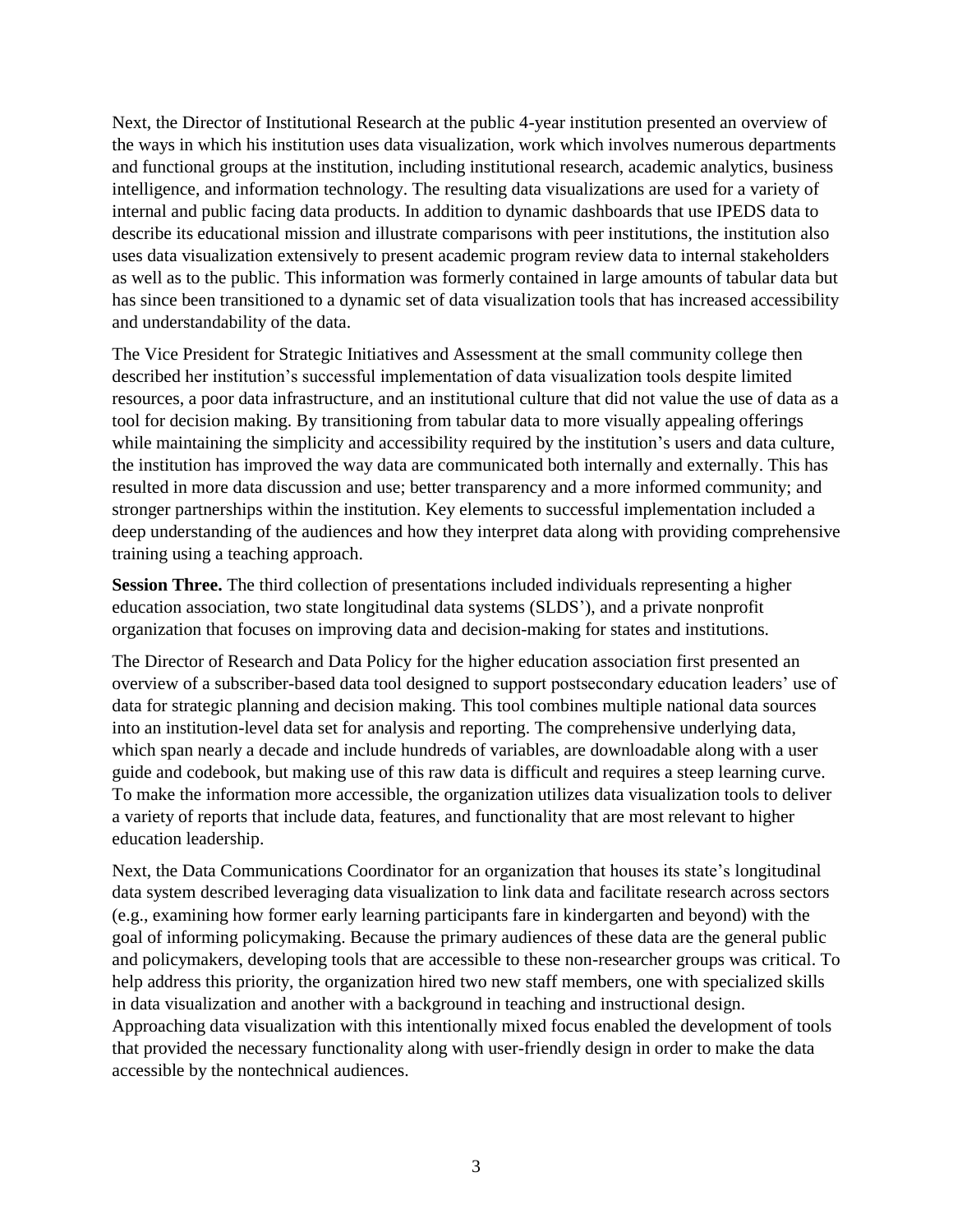A Senior Research Analyst representing a second SLDS with similar goals presented an overview of his organization's efforts to move from static reports to more dynamic and interactive tools that can more effectively address previously unanswerable questions. In order to ensure that a focused research agenda drives the development of the proper data tools, stakeholders from all levels of the state's education spectrum are given representation on the organization's board. This philosophical foundation helped guide the transition from comprehensive collections of PDF reports to more dynamic data visualization tools that enabled users to gain access to the specific data they needed in a timelier manner.

Finally, a Research Associate from a private nonprofit organization that focuses on improving stateand system-level decision making through data described her group's work using data visualization to help clients build their own data-driven decision-making capacities. By not only facilitating access to data, but also providing analytic support through data visualization, the organization is able to assist clients who often have limited resources to most efficiently utilize their existing data to address their research needs.

**Session Four.** The final group of presentations included representatives from a variety of different federal agencies offering their experience using data visualization in their respective organizations.

The first presenter provided an overview of how his agency has used data visualization to illuminate data related to the earnings, employment, and other outcomes of postsecondary students over the course of time after graduation. By linking their own employment data with additional data from postsecondary institutions, the agency aims to evaluate how students are doing after graduation with regard to earnings. This organization possesses extensive historical experience with data visualization and as a result is able to use mapping and other sophisticated techniques to translate complex raw datasets into tools that users can take advantage of even if they are not experts in data analysis and manipulation.

The next presenter—representing the communications department of another federal agency described how her organization conducts outreach work in order to shape the development of their applications. This outreach includes using surveys, customer analytics, and other engagement tools to inform the development of user personas and shape the nature of their work. The resulting data visualization products have been extremely successful and have helped earn the organization high levels of customer satisfaction.

The last presentation featured a Management Analyst within a federal agency's policy office whose work on open data infrastructure initiatives focuses on making federal data more accessible, discoverable, and useful. The presenter provided an overview of the philosophical guidelines that shape the development of data visualizations. These concepts include building at the intersection of design and technology, which helps to not only make the resulting products interesting, but to also feel intuitive to the user; drawing inspiration from other successful data visualization work in order to fuel creativity; and keeping the user at the center of one's approach.

## **Overarching Themes and Takeaways**

Throughout the course of the presentations and subsequent discussions, a number of broad themes, patterns, and best practices emerged, which can serve as a set of guidelines and suggestions for NCES as they explore next steps related to data visualization.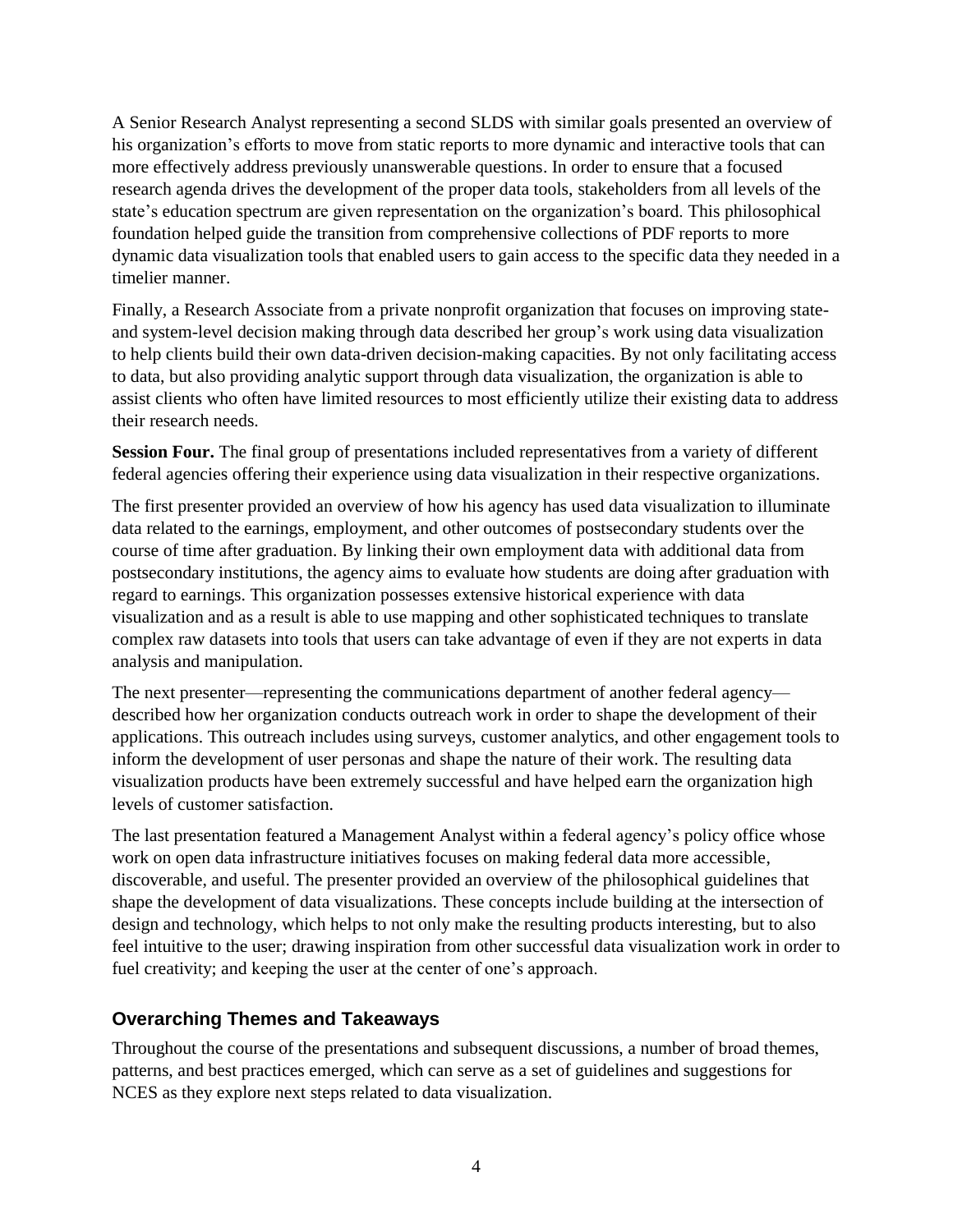**Maintaining and sustaining over time is critical.** Panelists reinforced throughout the meeting the importance of advance planning as it relates to the maintenance of data visualization tools.

Panelists noted that once a data visualization is developed and made available to users, it can sometimes create an automatic expectation that the product will be maintained in perpetuity, especially if it turns out to be effective and useful (but sometimes even if not). Furthermore, once a visualization exists, it can be difficult to discontinue—even if there is a legitimate reason to do so because of the demand and expectation that have already been created as a result of the tool.

Panelists agreed that maintenance often accounts for a significant portion of the investment in data visualization efforts. Problems can arise if this maintenance requires an inordinate amount of effort and resources that ends up outweighing the advantages of the tool. Assembling a team with diverse skills and specializations and building with potential maintenance in mind from the start can serve to maximize efficiency and reduce maintenance requirements later. Panelists also emphasized that implementing automatic functionality can help mitigate potential issues of unsustainability and suggested automating processes and procedures as much as possible when designing products.

Panelists noted that thorough documentation throughout the life cycle of development and implementation can help maximize maintenance efficiencies.

**Communication is key.** Because one of the ultimate goals of data visualization is to provide useful, accessible information to one's audiences, panelists emphasized the need for constant communication with those audiences and other stakeholders throughout the process in order to ensure that the resulting products meet their needs.

Panelists noted out that there can sometimes be multiple groups of audiences for a particular product, each of whom may have different data visualization needs that require varying levels of effort to develop, so clear communication throughout the life cycle of the process is important.

In addition to recurring conversations with audiences and stakeholders, collaborative communication among team members is also critical during the development process. Panelists pointed out that communication styles can vary widely among individuals, so assembling a team with this in mind can help facilitate effective collaboration.

**Begin with informed and intentional research questions.** Thinking in advance about the specific research questions can serve to guide the development of successful data visualization products. Panelists pointed out that while this forethought is necessary, one research question can often lead to subsequent, deeper questions; so continuous collaboration with key constituents is critical. Ensuring that these conversations occur during the development phase and continue through implementation can lead to improvement of the product and its effectiveness over time.

Panelists agreed that starting with intentional research questions can help inform the creation of effective data visualizations. They also pointed out that facilitating discovery and allowing users to explore the data on their own are equally important capabilities that a statistical resource can offer.

**Purposeful storytelling is important.** Panelists noted the importance of making conscious decisions up front about how data visualization is intended to be used, including choosing whether one is attempting to tell a particular story or simply presenting data for users' exploration. Determining the audience is another example that panelists provided of a decision that should be considered early in the process of developing a data visualization.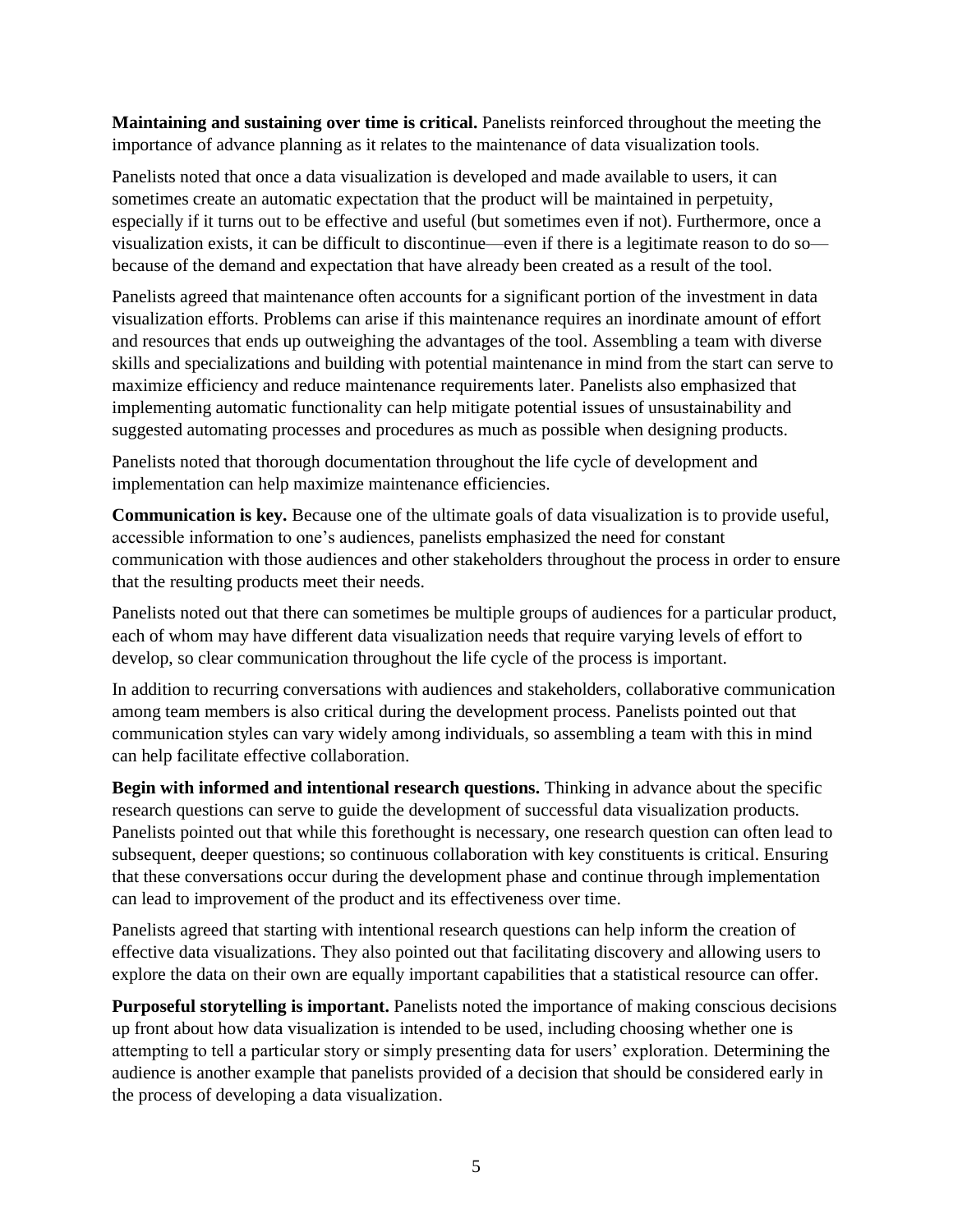Panelists acknowledged that presenting interesting and compelling data while avoiding bias and perceptions of specific agendas can be a delicate balance and another argument for thorough forethought and planning.

**Maintain neutrality in the presentation of data.** Data visualization can be an effective tool for presenting information in such a way that consumers and users can easily access and understand the data. However, because data visualizations often present complex data in a simple manner, there must be a balance between making data understood and introducing bias in the presentation of data. Furthermore, the degree to which data must be presented with neutrality depends largely on the organization developing the visualizations. Panelists noted that a certain amount of bias is sometimes unavoidable, especially when data are used to communicate a particular story, but there are certain measures that can be taken to minimize the introduction of bias.

Panelists agreed that it is important for a statistical agency such as NCES to present data in a manner that is as neutral and as free from bias as possible. Panelists pointed out that presenting a large dataset with a wide scope can serve to minimize the effect bias. This approach would then allow end users to determine how themes are communicated with the specific data and methods chosen for their particular analyses.

**Keep it simple.** One of the advantages of using data visualization to present information is the ability to communicate complex data in a more user-friendly manner. Panelists noted that because of this potential power inherent with data visualization, it is important to exercise caution and avoid getting too carried away with features and functionality, which could have an effect opposite to one of the primary goals of using data visualization, which is to make data more accessible and understandable to users.

Panelists agreed that simple, clear, and crisp visualizations tend to be the most effective. Panelists further emphasized the importance of keeping the intended audience in mind when making decisions on design, layout, and color choice. Panelists also noted that plain and direct language can serve to make visualizations more understandable and stressed the need to be conscious of the potential perceptions of the chosen language in order to avoid unintended connotation or misinterpretation.

Panelists also pointed out that while data visualization is designed to take advantage of the dynamic and interactive capabilities of technology, many users still prefer print format in certain situations, so designing visualizations with printing in mind is prudent. This could entail either making the entire visualization printable or incorporating functionality that enables printing of a more basic version.

**Technology should be the tool, not the driver.** Data visualization by nature leverages technology to facilitate new or enhanced access to data. While the particular technology tool one chooses is an important factor in developing data visualizations, panelists agreed that the specific technology itself should not necessarily drive one's approach to developing data visualizations. Instead, the intended audience, the data themselves, and the research questions being investigated should propel and guide the development of data visualization tools, while the role of technology should be to facilitate the interaction between the data and the users thus increasing access to information.

Panelists did point out, however, that more powerful technology can generally enable more complex visualizations and thus answer more specific research questions, so choosing the proper technology is an important consideration. Panelists noted that each technology tool will have its own particular strengths and limitations which should considered when choosing a technology. Furthermore,